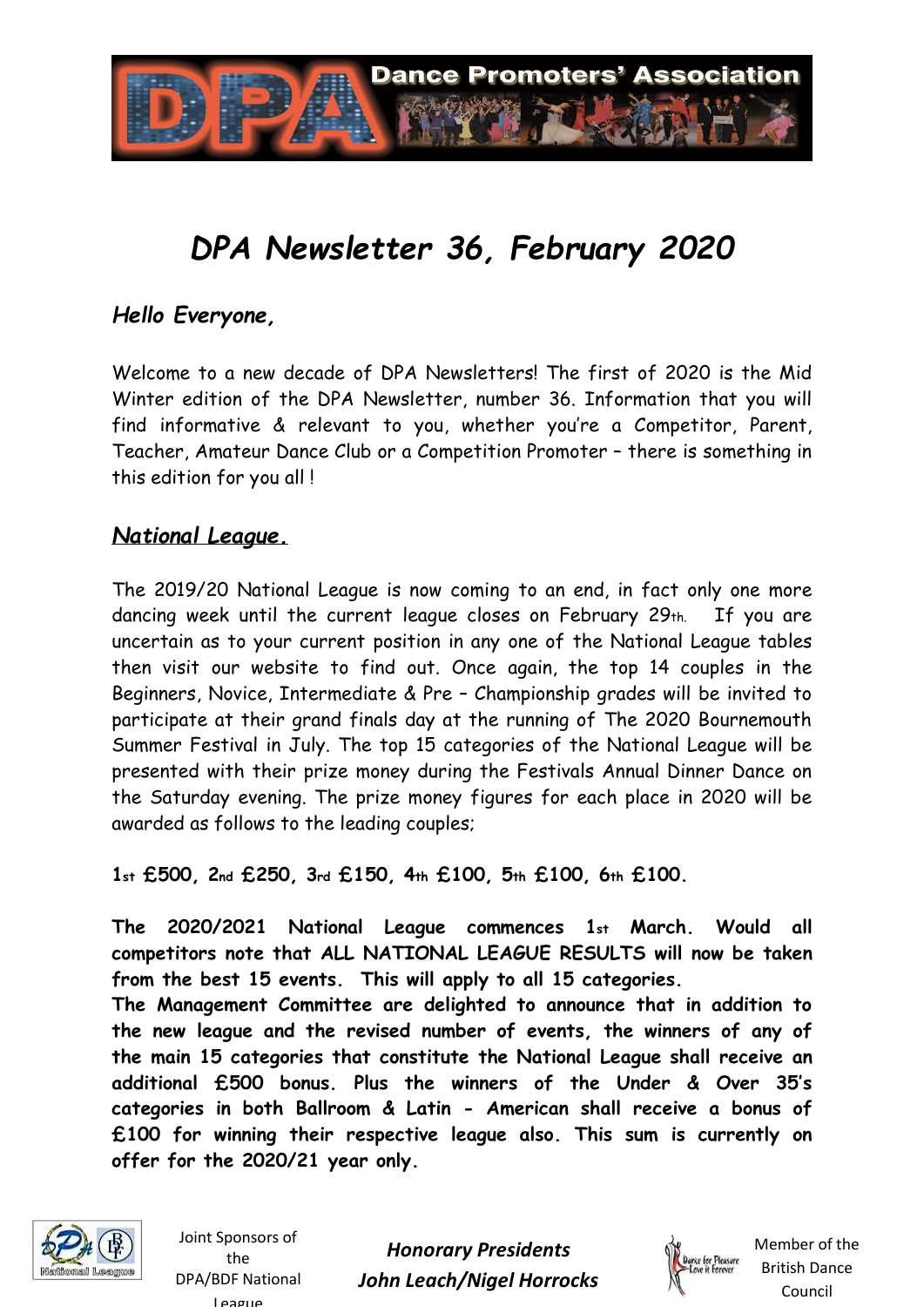

#### **DPA "Dancer of the Year" Titles, THURSDAY 23rd JULY 2020.**

**Free admission for all National League qualifiers will be granted to all participating competitors with compliments of the DPA. This entitles each invited couple to participate in the new DPA "Dancer of the Year" titles.**

**National League Presentations for Juvenile All – Girls, Under 10's, Junior All – Girls & Under 14's;**

During the running of The 2020 Bournemouth Summer Festival the Presentation to the winning couples of the Juvenile All Girls, Under 10's, Junior All Girls & Under 14's will also be made at various points throughout the 5 day festival.

#### **New National Leagues for 2020/21**

**The Management Committee are pleased to declare that 4 new leagues for children shall commence from 1st March 2020 & run until 28th February 2021. The new leagues are to be for Juvenile & Junior beginners in both ballroom & Latin – American.**

#### *Keeping to the rules.*

Could we please remind couples taking part in all National and Super League events that they must adhere to the rules especially those referring to moving up through the grades. If you are unsure, then refer to the DPA website – it's all there for you to check & refer to.

# *Point structure for National and Super League will be as follows; Major Events – (United Kingdom Closed, British Nationals, Star & European)*

| <b>PLACE</b> | <b>POINTS</b> |
|--------------|---------------|
| 15T          | 26            |
| 2ND          | 24            |
| 3RD          | າາ            |



Joint Sponsors of the DPA/BDF National League

*Honorary Presidents John Leach/Nigel Horrocks*

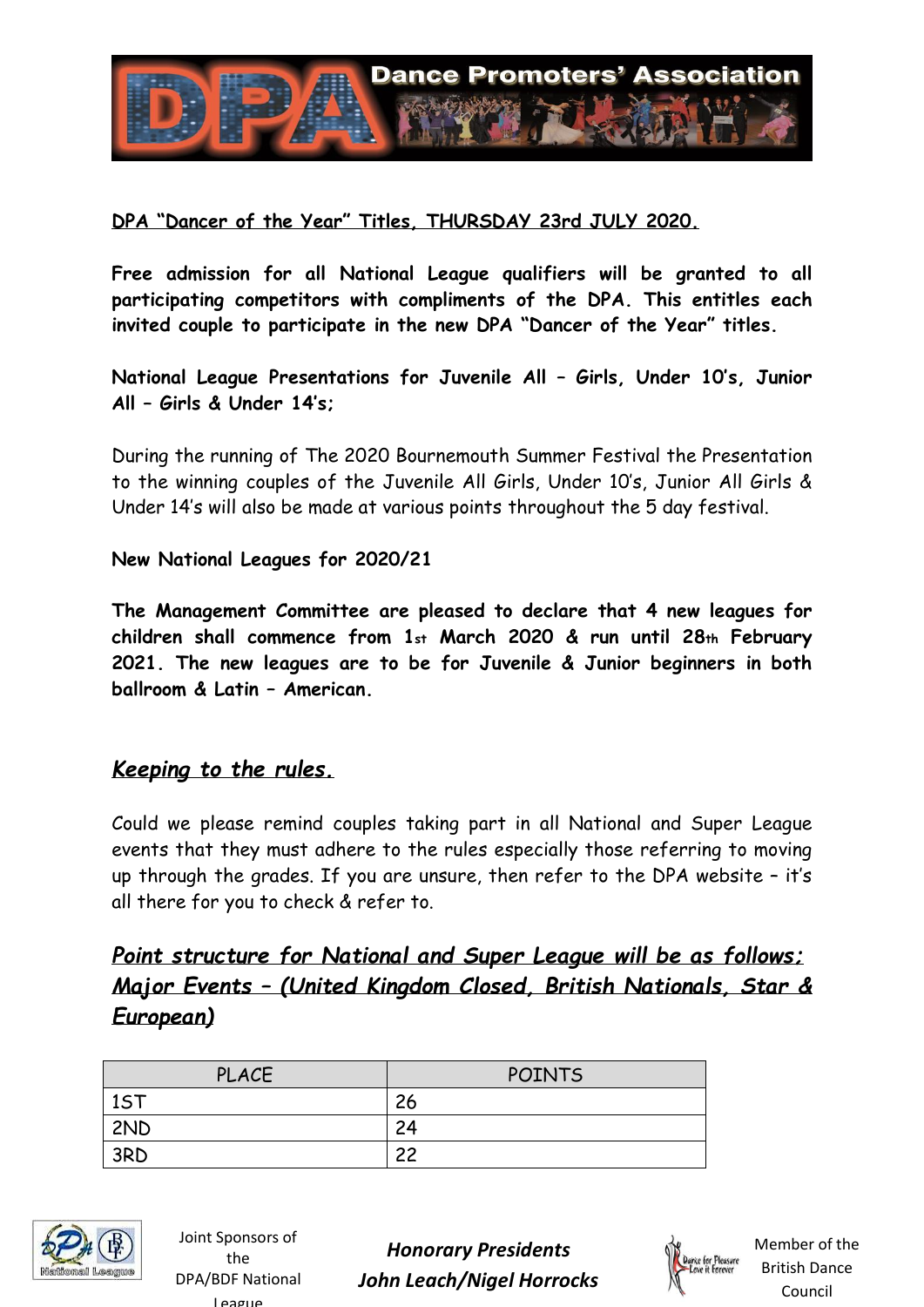

| 4TH                   | 20 |
|-----------------------|----|
| 5TH                   | 18 |
| 6TH                   | 16 |
| Semi Final            | 12 |
| $\frac{1}{4}$ Final   | 10 |
| <b>Previous Round</b> | 8  |
| <b>Previous Round</b> | 6  |

# *Super League Events ;*

| <b>PLACE</b>          | <b>POINTS</b> |
|-----------------------|---------------|
| 1ST                   | 18            |
| 2ND                   | 17            |
| 3RD                   | 16            |
| 4TH                   | 15            |
| 5TH                   | 14            |
| 6TH                   | 13            |
| Semi Final            | 11            |
| $rac{1}{4}$ Final     | 10            |
| Previous Round        | 8             |
| <b>Previous Round</b> | 6             |

### *National League Events ;*

The point structure has not changed for these events.

# *Advertising of all League Points*

All promoters must inform the DPA of their intention to run any league point events and advertise the necessary competition in all required media outlets.

### *League Events – some explanations*

Please note that National League points will only be awarded to the following age groups and levels – U/35 and O/35 Beginner/Novice/Intermediate/Pre Champ. No other age categories at these levels will carry points - Promoters, please be



Joint Sponsors of the DPA/BDF National League

*Honorary Presidents John Leach/Nigel Horrocks*

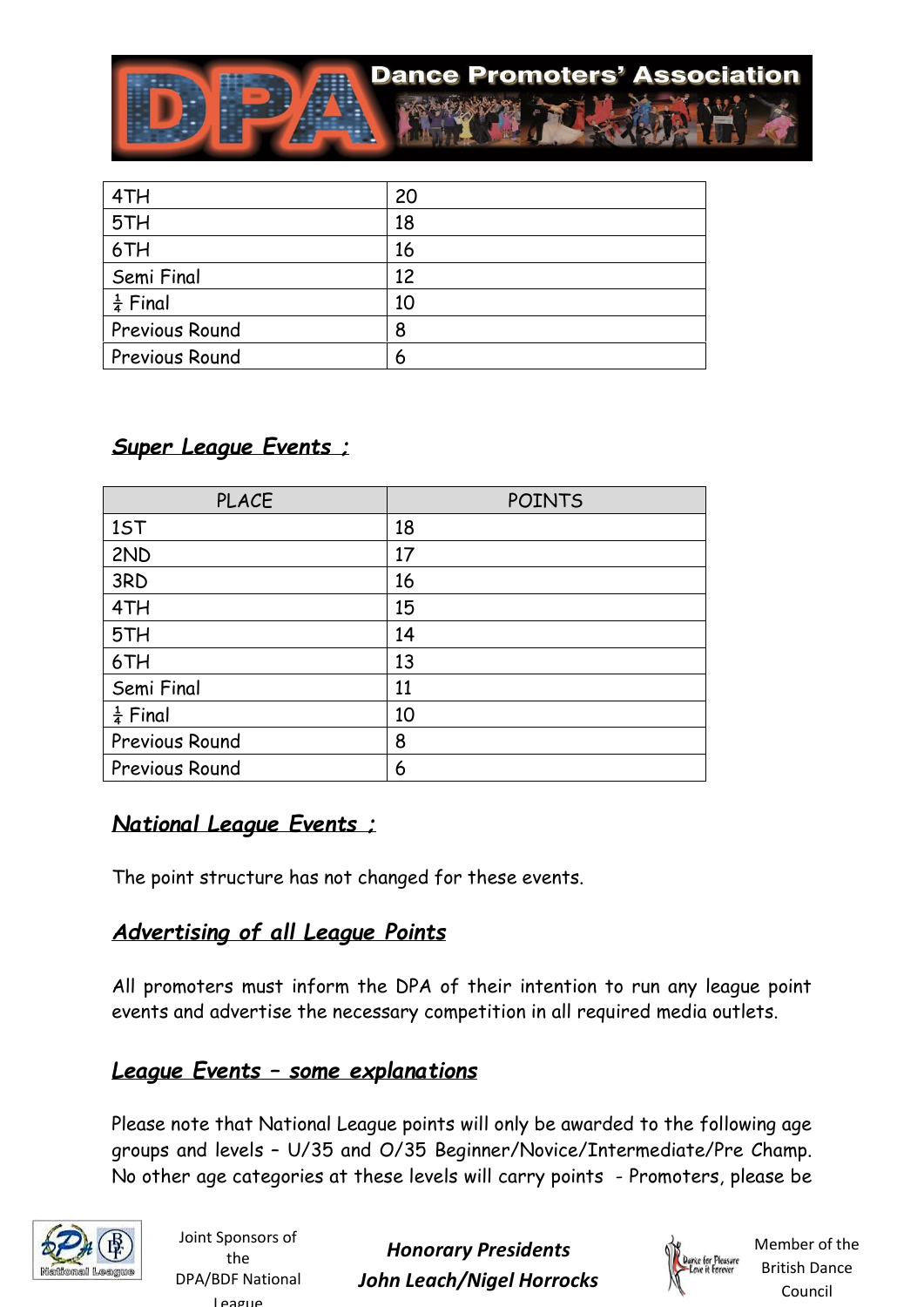

aware for your forthcoming competition programmes & would all competitors please take notice. Any DPA member wishing to add a Super League event to their programme then please download the application form from the website, duly complete, sign and forward to the DPA Treasurer Hannah Trever with the appropriate fee.

# *WDC/Amateur League European Championships – Easter Weekend Friday 10th, Saturday 11th and Sunday 12th April 2020.*

As mentioned in an earlier Newsletter that owing to the resounding success of The European Championships and the continual growth of entries year on year, the Management Committee are delighted to say that the 2020 presentation of The WDC Amateur League European Championships will continue as a 3 day Festival with competitions commencing in the fabulous Empress Ballroom, Winter Gardens, Blackpool on Friday 10th April 2020. For the first time, the 2020 Presentation will also hold a day of competitions and Championships for solo competitors. These events will take place on Friday 10th April 2020 & shall be held in the Spanish Hall, within the Winter Gardens complex. Entries can be made online at [www.dpaonline.co.uk.](http://www.dpaonline.co.uk/) All solo entries close on 2nd March 2020.

#### **The programme for Friday 10th April (Good Friday) is as follows;**

- The WDC AL European Formation Championship.
- WDC AL Under 35's Pre-Amateur Ballroom & Latin American Championships.
- WDC AL Over 35's Pre-Amateur Ballroom & Latin American Championships.
- WDC AL Over 30's Ballroom & Latin American Championships.
- WDC AL Over 50's Ballroom & Latin American Championships
- WDC AL Under 19's Latin American Championship.
- WDC AL Under 21's Ballroom Championship.
- DPA Open to the World Over 40's Professional Ballroom Grand Prix.

**The programme for Saturday 11th April (Easter Saturday) is as follows;**

- WDC AL European Juvenile Latin American Championship.
- WDC AL European Under 10's Cha Cha Cha & Jive Championship.
- WDC AL European Under 14's Ballroom Championship.
- WDC AL European Junior Ballroom Championship.



Joint Sponsors of the DPA/BDF National League

*Honorary Presidents John Leach/Nigel Horrocks*

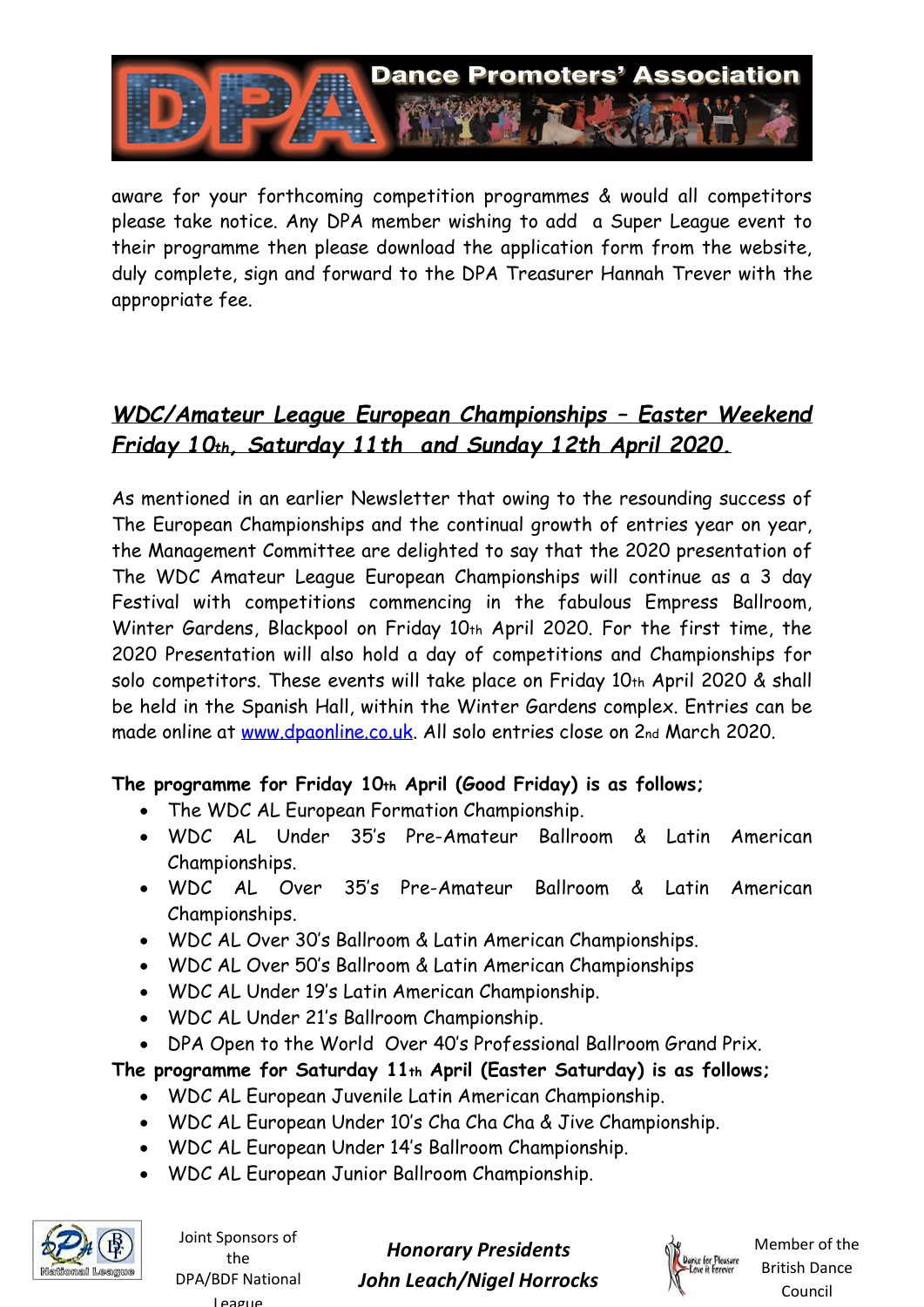

- WDC AL European Under 21's Latin American Championship.
- WDC AL European Amateur Latin American Championship.
- WDC AL European Senior 1,2&3 Ballroom Championships.
- DPA Open to the World Professional Ballroom Grand Prix.

**The competitions for Sunday 12th April (Easter Sunday) is as follows;**

- WDC AL European Juvenile Ballroom Championship.
- WDC AL European Under 10's Waltz & Quickstep Championship.
- WDC AL European Under 14's Latin American Championship.
- WDC AL European Junior Latin American Championship.
- WDC AL European Under 19's Ballroom Championship.
- WDC AL European Amateur Ballroom Championship.
- WDC AL European Senior 1 & 2 Latin American Championships.
- DPA Open to the World Professional Latin American Grand Prix.

The DPA are extremely proud to present in association with the Blackpool Entertainment Company Limited the 2020 Open European Championships. All entries for this wonderful long weekend of dance are officially open, with the closing date being less than 2 weeks away, 2nd March 2020. Send your entry to; [www.dpaonline.co.uk](http://www.dpaonline.co.uk/) as no postal entries are being accepted.

# *WDC AL European Championships Festival Programme.*

Anyone wishing to send their good luck wishes to the competitors, advertise their Dance School or take out a full colour page advertising their business in the Glossy Souvenir Programme should contact the DPA TREASURER Hannah Trever to discuss pricing, size & current availability. Hannah may be contacted by email at dpatreasurer@gmail.com The closing date for ALL adverts to Norman Large is 24th February 2020, so please don't delay.

### *Front Row Seating.*

Once again, a limited number of front row seats will be available for spectators to purchase for the 2020 European Championships. These tickets where evening dress must be worn each evening are obtainable from the Treasurer of the DPA. Should you wish to take advantage of these prime seats, these seats are on sale at £45 per person per day. Please contact [dpatreasurer@gmail.com](mailto:dpatreasurer@gmail.com) for more details.



Joint Sponsors of the DPA/BDF National League

*Honorary Presidents John Leach/Nigel Horrocks*

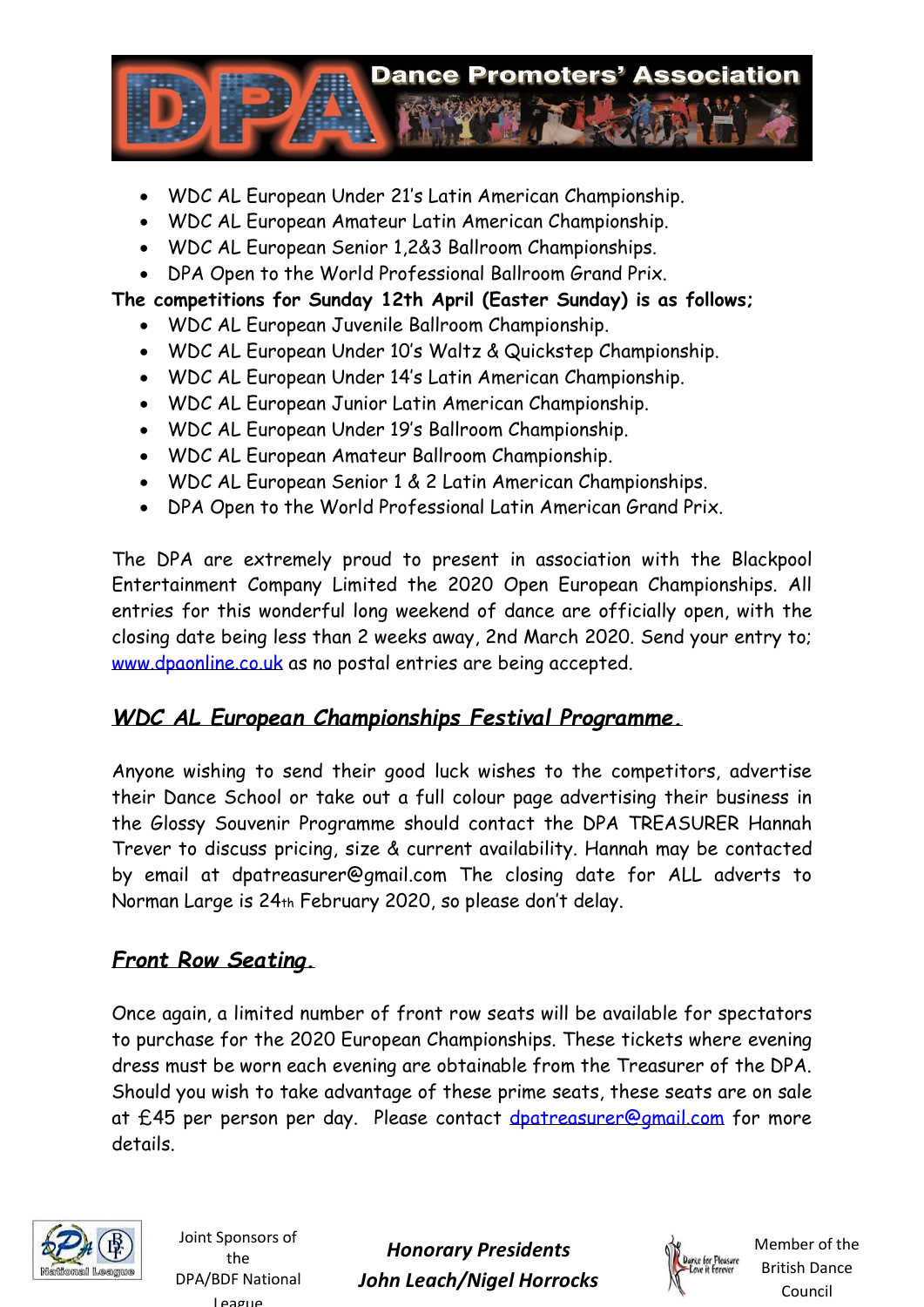

### *Bournemouth Summer Festival 2020.*

The 31st Bournemouth Summer Festival will continue as a 5 day festival for 2020. Starting on Wednesday 22nd July with the DPA "Pro – Am", Teacher / Student & Solos day. This interesting opening day of competitions will once again be presented by the DPA in conjunction with Pro – Am Champions Limited. **Therefore please note that the 31st Bournemouth Summer Festival will commence on Wednesday 22nd July and will run until Sunday 26th July, 2020.** Entries for the 2020 will open on 1st March 2020. Send your entry to; [www.dpaonline.co.uk](http://www.dpaonline.co.uk/) or in writing to MARK LUNN, 151 RIDGEWAY, LONDON, E4 6QU. **The closing date for all entries is Friday 12th June 2020**. Once again, we are pleased to be able to confirm that there will not be any Booking Fees for any tickets purchased for this year's Festival. **For any ticket purchases please apply directly to THE BOX OFFICE, BOURNEMOUTH INTERNATIONAL CENTRE, BOURNEMOUTH, BH2 5BH** or alternatively by telephone to 0844 576 3000. Please state clearly which day & for which session **you require tickets for.**

**New for 2020 For the Bournemouth Summer Festival.**

**Several changes have been made to this years format; Thursdays National League Finals has become the DPA Dancer of the Year. The United Kingdom "closed" Under 21's has been moved to Friday for the Ballroom Championship & Sunday for the Latin American Championship. The Grand Finals of the United Kingdom "Closed" Juvenile Ballroom & Junior Latin Championships will now take place on the Saturday night at the Festivals Annual Dinner Dance.**

**At the most recent Management meeting it was discussed & unanimously agreed that for 2020 ALL UNITED KINGDOM "CLOSED" CHAMPIONSHIPS shall be 5 dance events. So whether you are a Juvenile, an All Girl Competitor or an adult in the Senior 3 grade, please make a note of this change.**

### **Festival Dinner Dance, Saturday 25th July 2020.**

As always with the Bournemouth Summer Festival the Saturday evening will feature the Annual Dinner Dance. In addition to a fabulous meal, the evening



Joint Sponsors of the DPA/BDF National League

*Honorary Presidents John Leach/Nigel Horrocks*

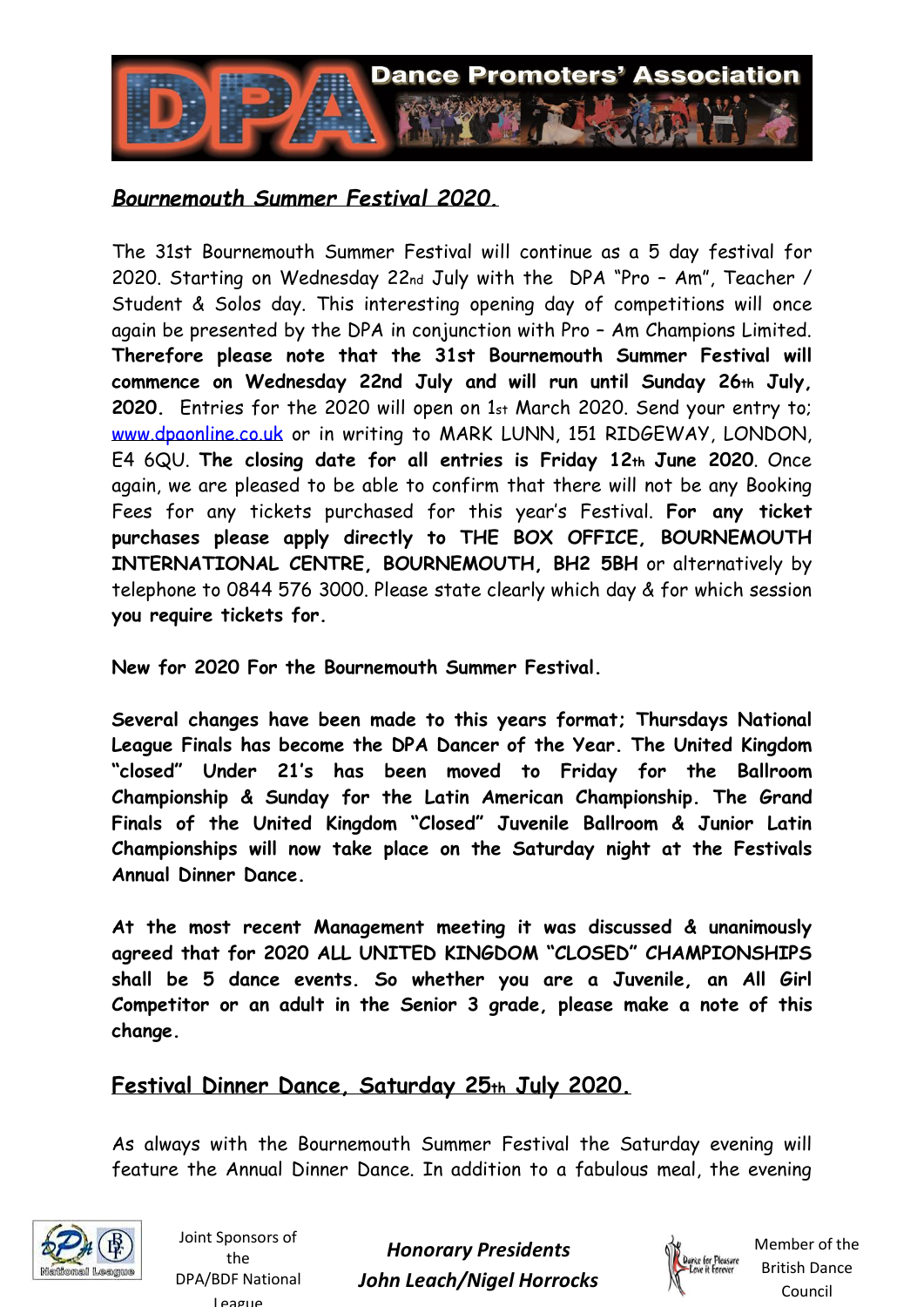

includes the Semi – Finals & Grand Finals of The United Kingdom Closed Professional Ballroom & Latin – American Championships, The Amateur Ballroom Championship plus for the very first time the final round of the United Kingdom "closed" Juvenile Ballroom Championship & the United Kingdom "closed" Junior Latin – American championship **(previous rounds of these 2 championships will be contested on the Friday).** All of which includes the wonderful music of Ross Mitchell, His Band & Singers. Tickets for this superb evening are now on sale at £59.50 per person. Tickets can be purchased online from our website. This function continually sells out, so do not leave your ticket application too late !

# **DPA Sequence.**

The 2020 United Kingdom Sequence Championships were held in Walsall Town Hall last month, & the day was well attended and very successful. Plans are currently in hand for the Sequence Committees other competitions which are due to be held in May & June of this year.

**Good news for Sequence competitors** for the National League year 2019/20 beginning October 1, 2019. The prize money for the six main categories: Juvenile; Junior; Amateur; Senior; Under 35 Social and Over 35 Social will remain as follows:-

**1st place £300; 2nd place £200 and 3rd place £100.**

# *Amateur Registration or DPA Membership.*

Anyone considering to enter the competition scene at any level may register with the DPA. Registration/Membership is FREE to all Competitors. To register, simply complete the application form & register online. Your registration/membership cards will follow shortly afterwards. If, however, you are new to promoting, then why not join us and become a member of the DPA. Annual membership is £55 per organisation. An application form is available from DPA Treasurer Hannah Trever at [dpatreasurer@gmail.com](mailto:dpatreasurer@gmail.com)

*British Dance Council.*



Joint Sponsors of the DPA/BDF National League

*Honorary Presidents John Leach/Nigel Horrocks*